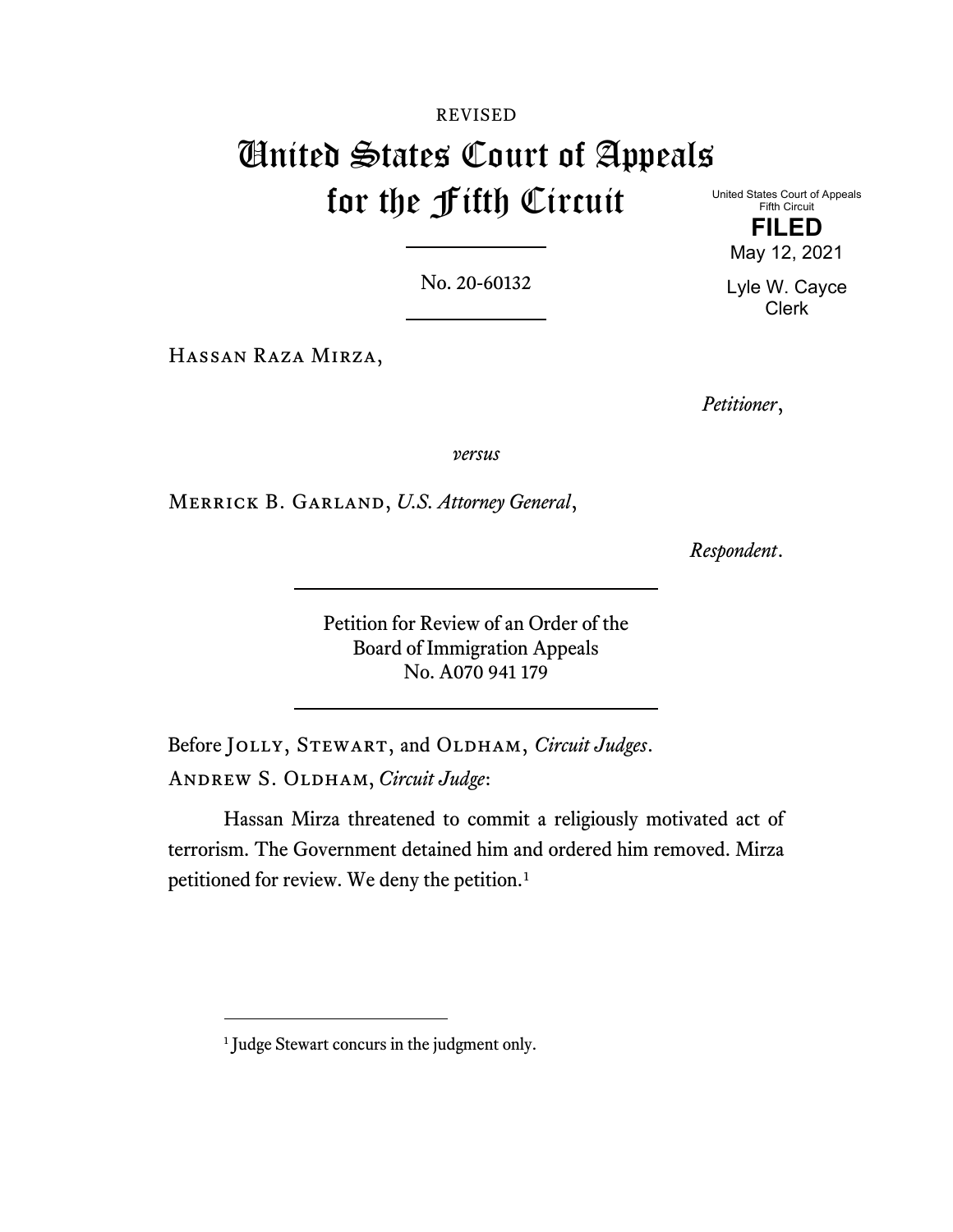I.

Hassan Mirza was born to a Mohajir family in Karachi, Pakistan. Mirza developed and maintained a close connection with the Mohajir Quami Movement ("MQM") and the Mohajir Student Federation ("MSF"). In 1990, Mirza applied for an F-1 student visa with plans to attend Oklahoma State University. After a few months, Mirza dropped out of classes but remained in the United States. In 1993, he applied for asylum based on the Pakistani Government's oppression of MQM members. The Immigration and Naturalization Service granted asylum in 1997.

On May 10, 2018, Mirza's brother contacted the Amarillo Police Department ("APD") through the crime-stoppers tip line. The brother described Mirza as living on the streets of Houston and suffering from mental illness. He further stated that Mirza called him from a private phone number, and said:

I am now on Allah's path and I am going to teach a lesson to kuffars [non-believers]. Allah is with me and I am going to kill at least 30 to 50 kuffars. In shah Allah I will be successful and go to heaven. Tell Amee [mother] that her son's on Allah's path and going to heaven.

Mirza angrily concluded, "[s]oon you will all see Amarillo on the news," and disconnected the phone.

APD officers located Mirza and turned him over to FBI agents. During his FBI interview, Mirza admitted to making terroristic threats. APD officers noted that Mirza presented signs of a possible mental illness. So they transferred him to a mental-health treatment facility for observation and evaluation. Mirza's family confirmed the officers' suspicion and informed them of Mirza's history of schizophrenia.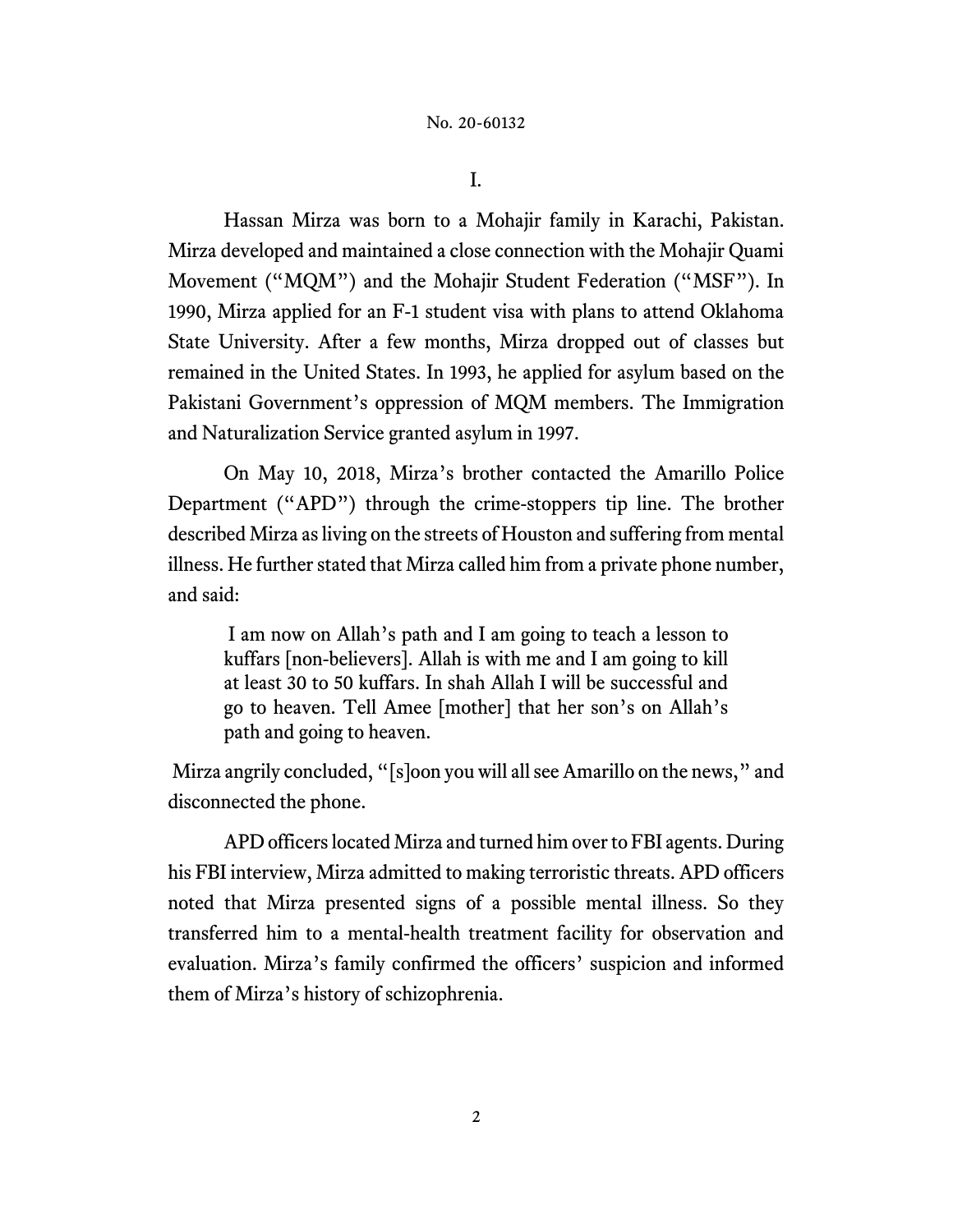United States Citizenship and Immigration Services ("USCIS") issued a Notice of Intent to Terminate Asylum Status based on Mirza's "recently developed terroristic threats presenting a danger to the United States" in addition to his "previously admitted past involvement with MQM, a group that engages in terrorist like activity" as defined by the Immigration and Nationality Act ("INA"). And thereafter, the hospital transferred Mirza to the custody of Homeland Security Investigations ("HSI") for the initiation of asylum-revocation proceedings.

In those proceedings, the immigration judge ("IJ") found that Mirza "pose[d] a danger to the national security of the United States." Relying on 8 U.S.C. § 1158(b)(2)(A)(iv) and the Attorney General's precedential interpretation of that statute in *Matter of A-H-*, 23 I. & N. 774 (A.G. 2005), the IJ terminated Mirza's asylum status. That made Mirza subject to removal from the United States under 8 U.S.C. § 1158(c)(3).

Mirza conceded his removability. Then he applied to adjust his status to Lawful Permanent Resident ("LPR"). He also applied for a waiver of inadmissibility and deferred removal under the Convention Against Torture. The IJ deemed MQM a Tier III terrorist organization and found that Mirza had been an active member since 1987. That made Mirza inadmissible and hence ineligible for an adjustment of status under the terrorism bar in 8 U.S.C. § 1182(a)(3)(B)(i)(VI). The IJ also found that Mirza failed to prove that he would be tortured based on his Muslim faith or mental illness. The IJ therefore denied Mirza's applications. The BIA affirmed. Mirza timely petitioned for review.

## II.

The first question presented is whether the Government lawfully terminated Mirza's asylum status. That decision turned on 8 U.S.C. § 1158(b)(2)(A)(iv). We first hold that the Attorney General interpreted that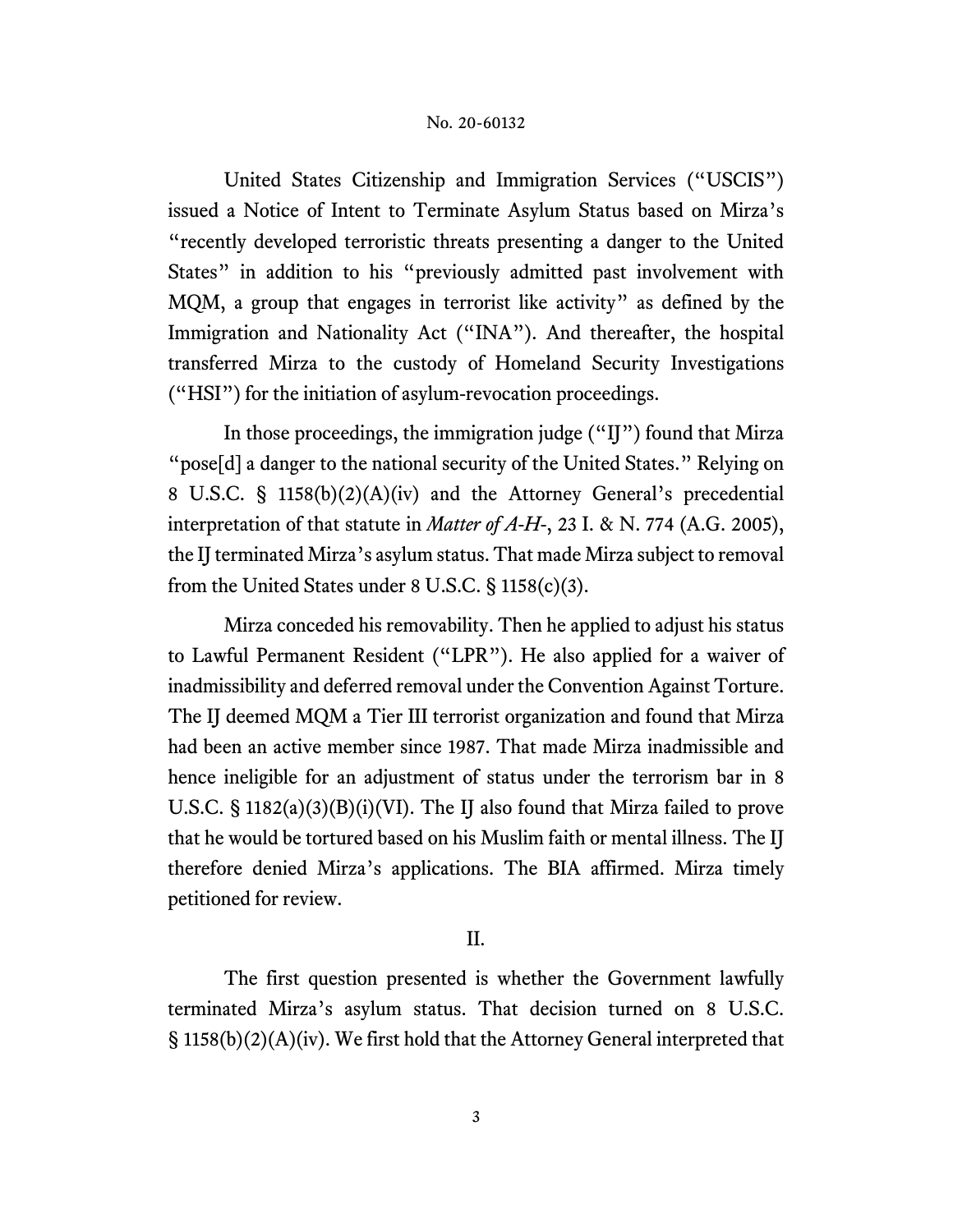statute correctly as a matter of law. Then we hold the BIA's decision was supported by substantial evidence as a matter of fact.

### A.

"We start, of course, with the statutory text." *United States v. Graves*, 908 F.3d 137, 141 (5th Cir. 2018) (quotation omitted). The INA statutorily bars the Attorney General from granting asylum where there are "reasonable grounds for regarding the alien as a danger to the security of the United States." 8 U.S.C. § 1158(b)(2)(A)(iv). The phrase "reasonable grounds for regarding" is not defined in the INA.

Given the statute's silence, the IJ and the BIA relied on *Matter of A-H-*. In that decision, the Attorney General first determined that the plain meaning of "reasonable grounds" comports with the well-established standard for "probable cause." *See* 23 I. & N. at 788–89. Then the Attorney General determined that "a danger to the security of the United States" means "[a]ny level of danger to national security . . . ; it need not be a 'serious,' 'significant,' or 'grave' danger." *Id.* at 788. The Attorney General based the latter interpretation on the fact that in other contexts, the Government uses the word "serious" to qualify or modify national security provisions—which only highlights its decision not to modify the word "danger" in 8 U.S.C. § 1158(b)(2)(A)(iv). *Ibid.*

The parties spill much ink debating whether we must defer to *Matter of A-H-* under *Chevron, U.S.A., Inc. v. Natural Resources Defense Council, Inc.*, 467 U.S. 837 (1984). In our view, *Chevron* is irrelevant here.[2](#page-3-0) That's for two reasons.

<span id="page-3-0"></span><sup>2</sup> There is a good argument that *Chevron* should not apply to immigration adjudications more generally. *See, e.g.*, *Denis v. Att'y Gen.*, 633 F.3d 201, 209 (3d Cir. 2011) (declining to apply *Chevron* deference to the BIA's interpretation of INA phrases that are "capable of definition"); *Higgins v. Holder*, 677 F.3d 97, 107–09 (2d Cir. 2012) (Katzmann,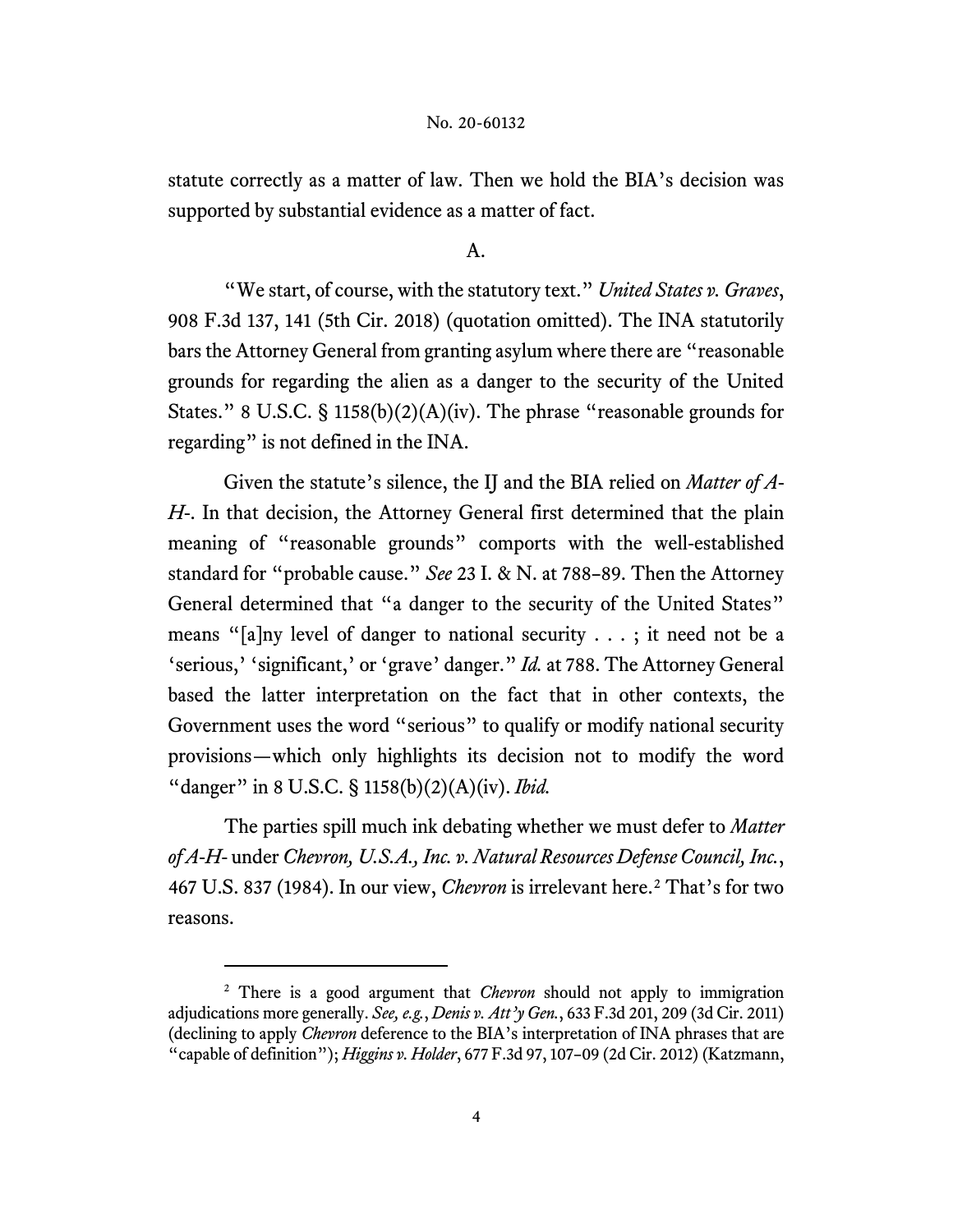First, the Attorney General's interpretation of  $\S$  1158(b)(2)(A)(iv) is not merely one reasonable reading of the statute—it's the only reasonable one. *See Nat'l Cable & Telecomm. Ass'n v. Brand X Internet Servs.*, 545 U.S. 967, 982 (2005). Mirza points to nothing that undermines the Attorney General's interpretation of "reasonable grounds." And we can think of nothing. To the contrary, numerous federal courts including our own routinely equate "reasonable grounds" and "probable cause" in the same way the Attorney General does. *See, e.g.*, *Draper v. United States*, 358 U.S. 307, 310 n.3 (1959) (equating "probable cause" with "reasonable grounds"); *Wong Sun v. United States*, 371 U.S. 471, 477–78 & n.6 (1963) (same); *Lozman v. Riviera Beach*, 138 S. Ct. 1945, 1957 (2019) (Thomas, J., dissenting) (describing a common law principle that equates "reasonable grounds" and "probable cause" as synonymous); *United States v. Banuelos-Romero*, 597 F.3d 763, 768 (5th Cir. 2010) (noting that "reasonable belief" coupled with evidence of wrongdoing "create[s] sufficient probable cause" (quotation omitted)); *United States v. Gorman*, 314 F.3d 1105, 1111 (9th Cir. 2002) (explaining that the "'reason to believe' standard . . . embodies the same standard of reasonableness inherent in probable cause"); *Adams v. Baker*, 909 F.2d 643, 649 (1st Cir. 1990) (holding that "'reasonable belief' may be formed if the evidence . . . is sufficient to justify a reasonable person in the belief that the alien falls within the proscribed category").

Mirza spends most of his effort disputing the Attorney General's interpretation of "a danger to the security of the United States." 8 U.S.C.

J., concurring) (arguing for a more circumspect application of *Chevron* to BIA interpretations of the INA that do not implicate the "BIA's administrative responsibility and expertise" (quotation omitted)); *see also* Shoba Sivaprasad Wadhia & Christopher J. Walker, *The Case Against* Chevron *Deference in Immigration Adjudication*, 70 Duke L.J. 1197 (2021). But our rule of orderliness prohibits that view. *See, e.g.*, *Avelar-Oliva v. Barr*, 954 F.3d 757, 770 (5th Cir. 2020).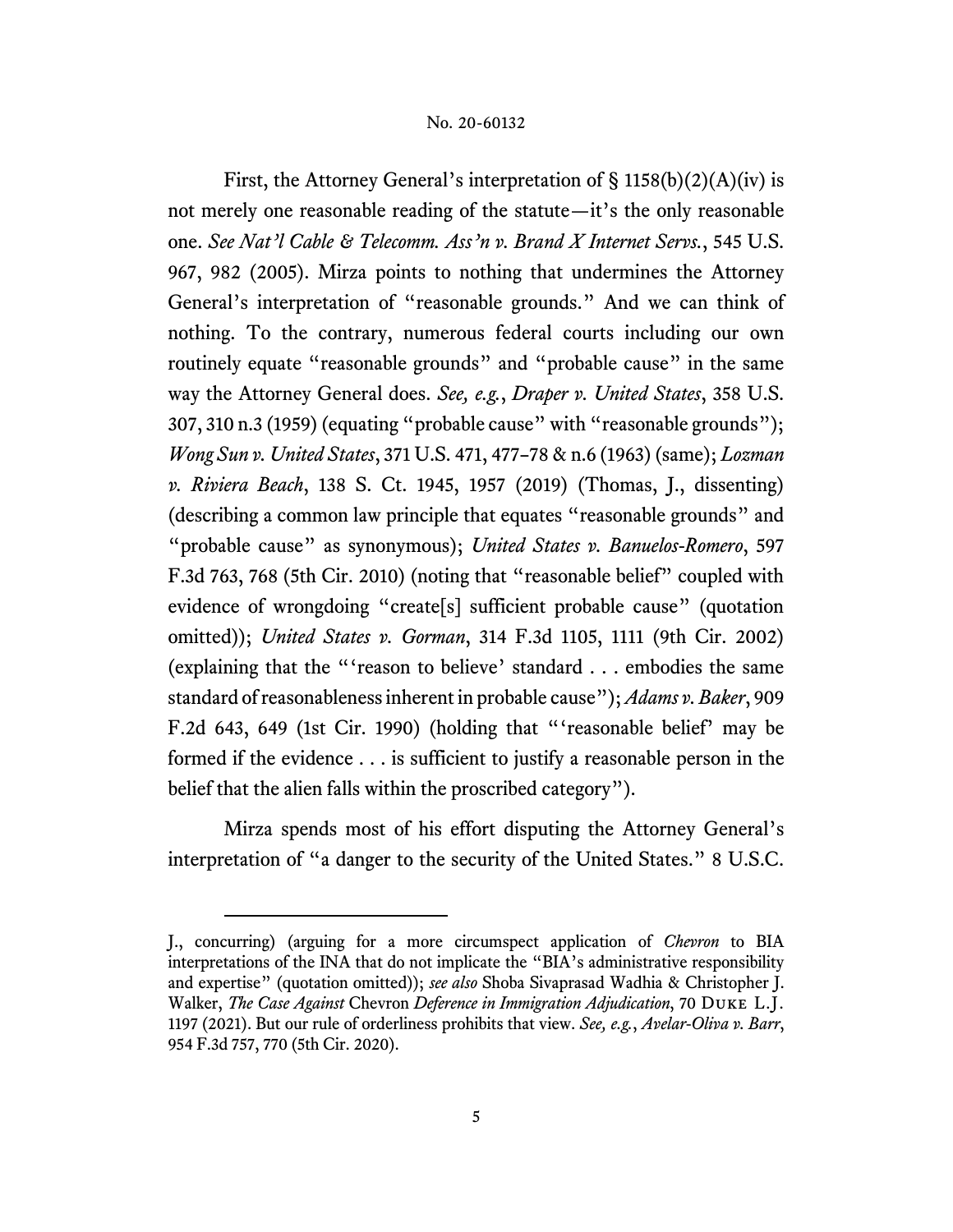§ 1158(b)(2)(A)(iv). The Attorney General interpreted this "danger" to mean any "non-trivial degree of risk," so long as there is sufficient information to "permit a reasonable person to believe that the alien *may pose* a danger to the national security." *Matter of A-H-*, 23 I. & N. at 789 (emphasis added). Mirza says this sentence errantly lowered the "actual risk" standard required by the statute to a "speculative risk" standard implicated anytime anyone could hypothesize a potential risk.

Mirza is wrong. All dangers and all risks are inherently matters of probability. For example, a danger is an "[e]xposure or liability to injury, loss, pain, or other evil." Danger, WEBSTER'S NEW INTERNATIONAL DICTIONARY 667 (2d ed. 1934; 1950) ("WEBSTER'S SECOND"). And a risk is a "[h]azard; danger; peril; exposure to loss, injury, disadvantage, or destruction." Risk, WEBSTER'S SECOND at 2154. Some risks (like smoking) are higher than others (like walking outside)—but they're still risks. The question is whether Congress required some particular quantum of risk before triggering the asylum bar. Mirza points to nothing in the statutory text or structure to suggest Congress did so.

Mirza instead points to two decisions from our sister circuits— *Yusupov v. Attorney General*, 518 F.3d 185 (3d Cir. 2008), and *Malkandi v. Holder*, 576 F.3d 906 (9th Cir. 2009). In *Yusupov*, for example, the Third Circuit concluded that an alien cannot lose asylee status merely because he "*may* pose a danger to the national security." 518 F.3d at 201. And our sister court suggested that *Matter of A-H-* erred in suggesting otherwise. *Ibid.* The Ninth Circuit later agreed with the Third and likewise suggested some of the language in *Matter of A-H-* was overbroad. *Malkandi*, 576 F.3d at 913–14.

We agree that a speculative risk is insufficient to trigger the statutory bar on asylum. But *Matter of A-H-* did not hold otherwise. Read in context, that decision said an alien can lose asylee status when a *reasonable person has*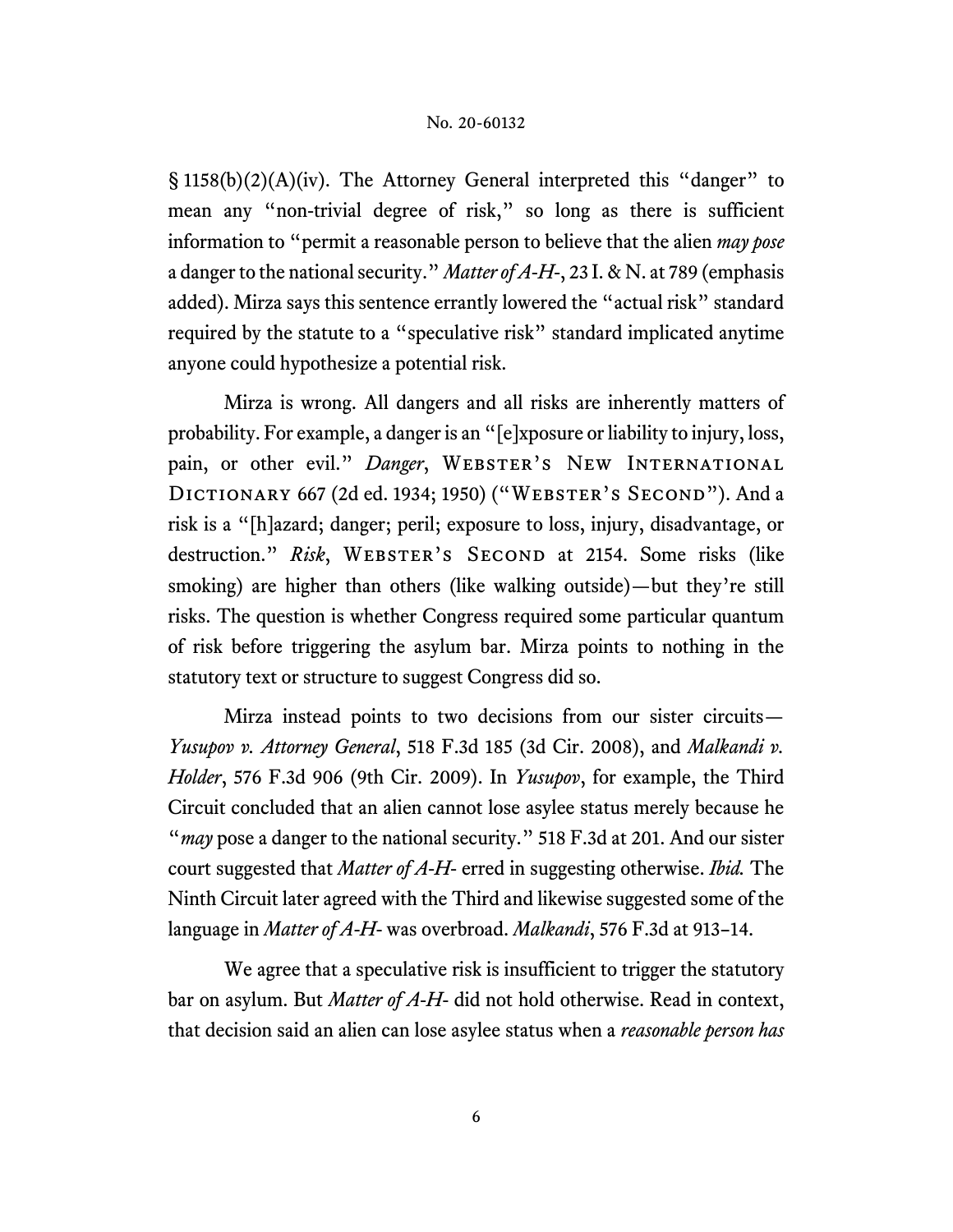*probable cause* to believe that an alien may pose a danger to national security. A purely hypothetical or speculative danger is not enough—just as the purely hypothetical or speculative risk of a crime does not provide a reasonable person with probable cause to think a crime occurred. *See Illinois v. Gates*, 462 U.S. 213, 238–39 (1983); *United States v. Sokolow*, 490 U.S. 1, 7 (1989) ("The officer . . . must be able to articulate something more than an inchoate and unparticularized suspicion or hunch." (quotation omitted)). Instead, the Government must proffer evidence that the alien poses a non-theoretical risk to national security. We agree with the Third and Ninth Circuits that a wholly speculative risk is insufficient to trigger 8 U.S.C. § 1158(b)(2)(A)(iv)'s statutory bar on asylum. We just disagree that our reading of the statute contradicts *Matter of A-H-*.

The second reason *Chevron* is irrelevant is because the BIA determined that Mirza constituted an *actual* risk to national security. So *Matter of A-H-* is inapplicable and Mirza is ineligible for asylum even under his own preferred reading of the statute. The USCIS Notice of Intent to Terminate Asylum Status informed Mirza that his actions "*present a danger* to the security of the United States." The IJ presiding over Mirza's asylum revocation explained: "I believe with the evidence that we do have in this record, [Mirza] *does pose a danger*to the national security of the United States, and I will be terminating his asylum status." And the BIA adopted the IJ's reasoning and further clarified that "respondent *presented* a danger" to national security. Thus, Mirza is ineligible for asylum under any reading of  $\S$  1158(b)(2)(A)(iv), including his own.

## B.

Mirza next contends the BIA erred in finding he constituted an actual threat to national security. Our review is for substantial evidence and we will reverse "only if the evidence is so compelling that no reasonable fact finder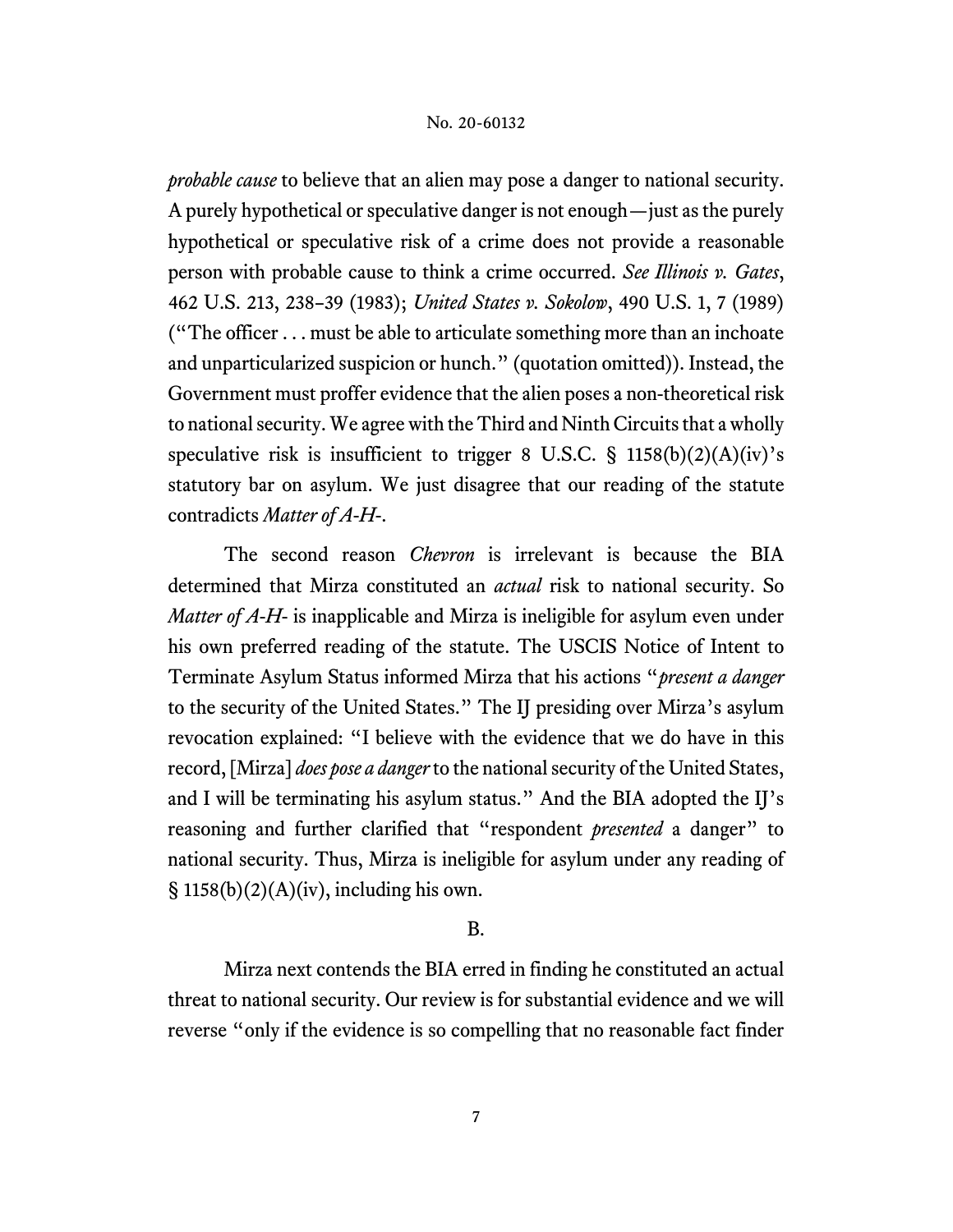could fail to find the petitioner statutorily eligible for relief." *Qorane v. Barr*, 919 F.3d 904, 909 (5th Cir. 2019) (quotation omitted). "We review the BIA's decision and will consider the underlying decision of the IJ only if, as here, it influenced the BIA's decision." *Munoz-Granados v. Barr*, 958 F.3d 402, 406 (5th Cir. 2020) (quotation omitted).

1.

Mirza first argues that his brother's anonymous phone call to APD couldn't provide "reasonable grounds" or "probable cause" to regard him as a danger to national security. Probable cause exists when the facts available would "warrant a person of reasonable caution in the belief" that the alien poses a danger to national security. *Florida v. Harris*, 568 U.S. 237, 243 (2013) (quotation omitted). That standard is easily met here. A review of all available evidence supports the BIA's determination that there was probable cause to consider Mirza a threat to American's national security. Mirza told his brother "Allah is with me and I am going to kill at least 30 to 50 [nonbelievers]." Later, during a custodial interrogation, Mirza admitted to making the threat. Information about the threat, coupled with Mirza's own admission, provided reasonable grounds for regarding Mirza as an actual threat to national security.

2.

Mirza next claims that his threat was prompted by mental illness and that he lacked the sophistication necessary to pose a threat to national security. But he cites no authority suggesting that a different legal standard applies to the mentally ill. Nor does he show that his threat was objectively not a threat by reason of his illness. In fact, Mirza proffers no new evidence whatsoever tending to show his incapacity to commit an act of terror. Instead, he urges this court to reweigh the evidence and reconceptualize the threat as innocuous in light of his schizophrenia. That we cannot do. *See, e.g.*, *Newton*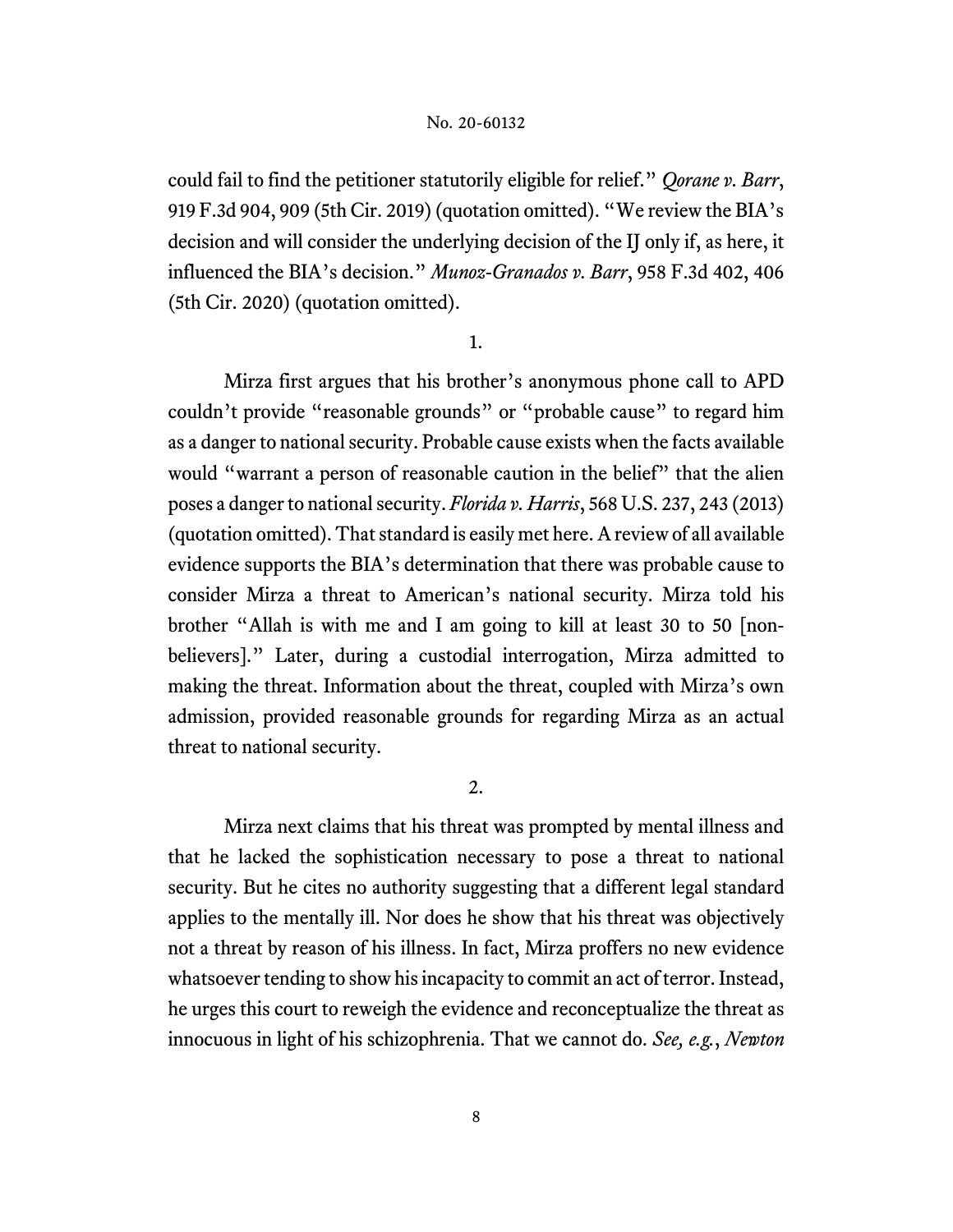*v. Apfel*, 209 F.3d 448, 452 (5th Cir. 2000) (holding substantial evidence review does not permit a court to "reweigh the evidence in the record, try the issues *de novo*, or substitute its judgment for the [fact finder's]").

3.

Mirza last claims that his threat was relatively minor in contrast to the serious threats posed by other terrorists. This argument borders on frivolous. The fact that other terrorists might have been more dangerous says nothing about whether Mirza satisfied the danger required in  $\S 1158(b)(2)(A)(iv)$ . He threatened to kill 30 to 50 non-believers. That is certainly a significant threat, regardless of the threats posed by other terrorists.

# III.

After the termination of his asylum, Mirza filed applications for relief, including an application to adjust his status under 8 U.S.C. § 1159(b) and an application for withholding of removal under 8 U.S.C. § 1159(c). But the IJ found Mirza ineligible for both based on his membership in a terrorist organization, namely MQM. Mirza argues he is not a member of MQM. We first hold that we have jurisdiction to consider Mirza's argument. Then we hold it meritless.

# A.

Jurisdiction first. The Attorney General argues that we lack jurisdiction to consider Mirza's challenge because Mirza did not raise the claim before the BIA, and "[f]ailure to exhaust is a jurisdictional bar." *Ramos-Torres v. Holder*, 637 F.3d 544, 547 (5th Cir. 2011).

We disagree. When reviewing final orders of removal, a question of law may be reviewed "only if the alien has exhausted all administrative remedies available to the alien as of right." 8 U.S.C. § 1252(d)(1). And petitioners "fail to exhaust their administrative remedies as to an issue if they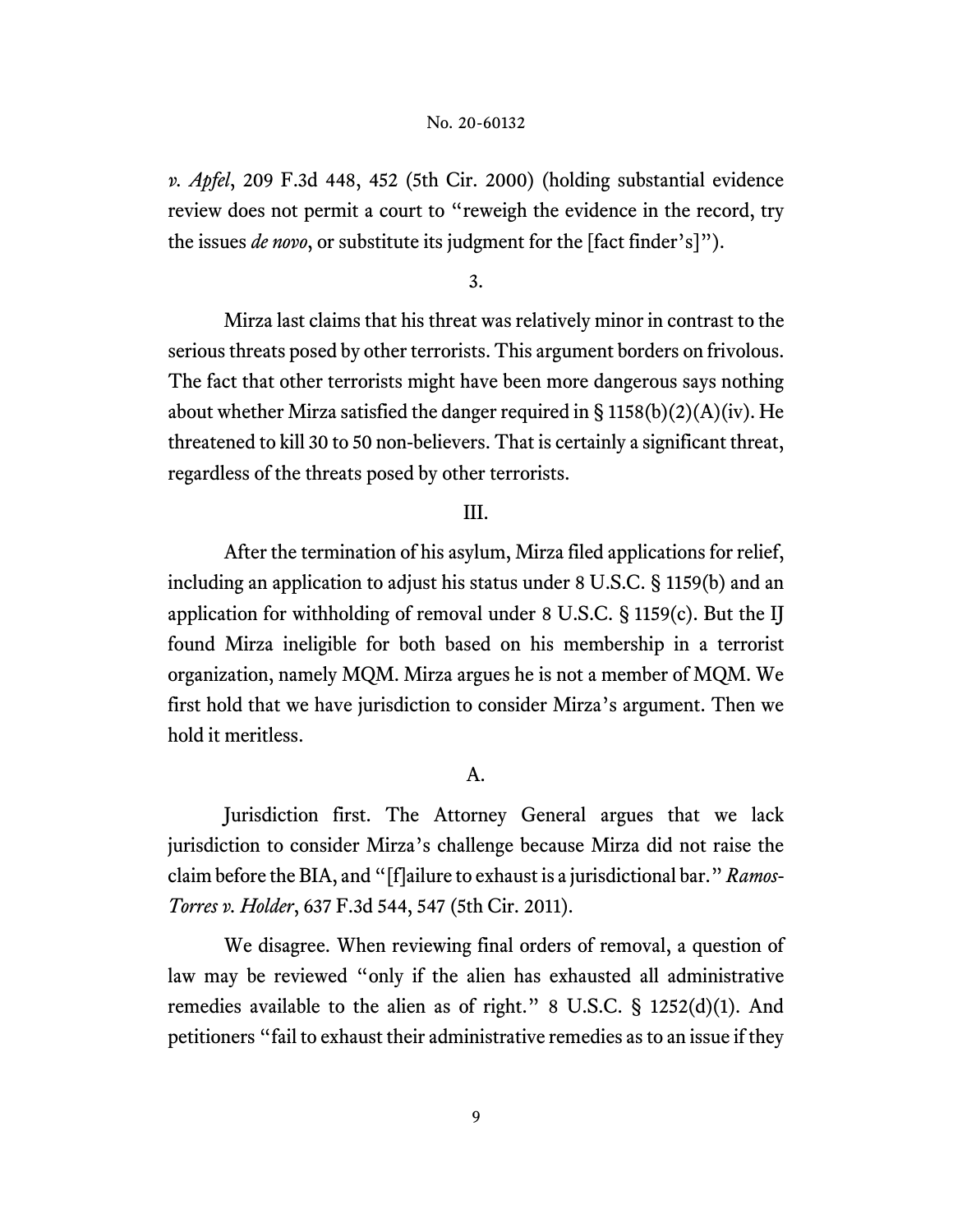do not first raise the issue before the BIA, either on direct appeal or in a motion to reopen." *Omari v. Holder*, 562 F.3d 314, 318 (5th Cir. 2009). We have held, however, that "if the BIA deems an issue sufficiently presented to consider it on the merits, such action by the BIA exhausts the issue as far as the agency is concerned and that is all that 8 U.S.C. § 1252(d)(1) requires to confer our jurisdiction." *Lopez-Dubon v. Holder*, 609 F.3d 642, 644 (5th Cir. 2010) (quotation omitted); *cf. Brown v. Allen*, 344 U.S. 443, 447 (1953). Here, the Government clearly raised the issue in its appellate brief to the BIA. And the BIA addressed the issue of Mirza's terrorist-organization membership in its published opinion. So the claim was exhausted, and we have jurisdiction.

B.

Now the merits. Where the Government finds that an alien is a member of a Tier III terrorist organization, he is ineligible for asylum and cannot benefit from an adjustment of status to LPR unless he proves by clear and convincing evidence that he did not know (and had no reason to know) the organization was a terrorist organization. *See* 8 U.S.C. § 1159(b)(5); *id.*  § 1182(a)(3)(B)(i)(VI). Here, the IJ found that Mirza had been an active member of MQM since 1987 based on three major pieces of evidence, all proffered by Mirza himself. Again, our review is for substantial evidence. *See Qorane*, 919 F.3d at 909.

First, Mirza's 1993 asylum application. In his initial asylum application, Mirza didn't simply list MQM as an affiliation but rather listed membership in the organization as the reason for the application.<sup>[3](#page-9-0)</sup> Mirza

<span id="page-9-0"></span><sup>&</sup>lt;sup>3</sup> It is true that Mirza was granted asylum in 1997 based on membership in MQM and is now being denied asylum on the basis of his membership in the same organization. But it is also true that Congress has significantly expanded the scope of the terrorism bar since 1997. In 1997, the terrorism bar applied only to "representatives" and "members" of terrorist organizations formally designated by statute or the Secretary of State. The Patriot Act of 2001 broadened the definition of "terrorist organization" to include "a group of two